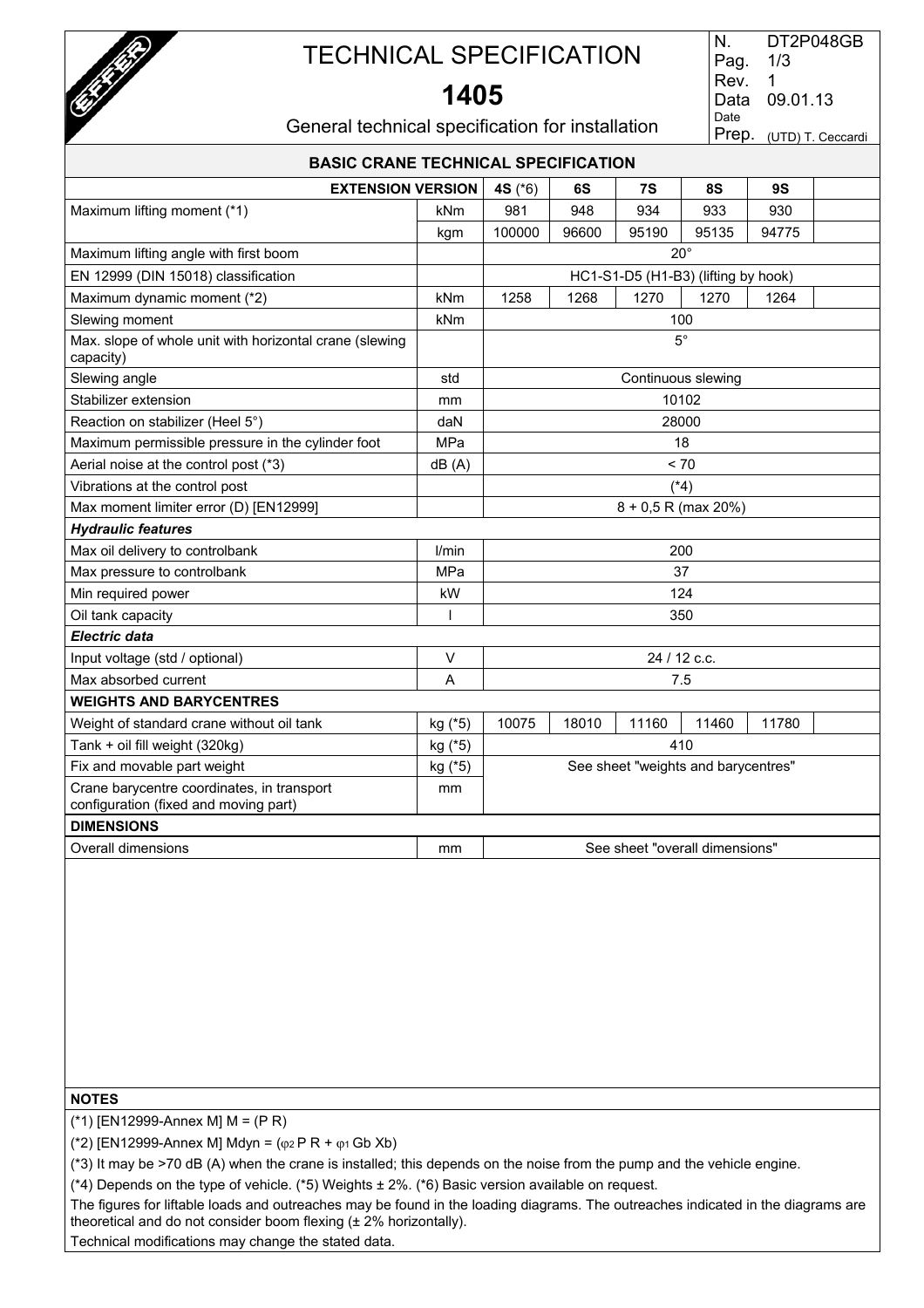

**1405** 

### General technical specification for installation

### **OPTIONAL / ACCESSORIES EXTENSION VERSION 4S** (\*1) **6S 7S 8S 9S**  *Basic crane hook*  $\blacksquare$  Max capacity  $\blacksquare$  30 Weight kg 65 Holding pin diameter and the set of the mm control of the set of the set of the set of the set of the set of the set of the set of the set of the set of the set of the set of the set of the set of the set of the set of the *Supplementary controls* 1 control + hoses for hose gathering device feeding  $\vert$  kg  $\vert$ Hose gathering device for 1 control kg 130 145 160 100 Hose reel for 1 control kg 2 controls + hoses for hose gathering device feeding  $Kg$  Kg  $40$ Hose gathering device for 2 controls kg 180 205 225 180 Hose reel for 2 controls and the set of the set of the set of the set of the set of the set of the set of the set of the set of the set of the set of the set of the set of the set of the set of the set of the set of the se *More* Hydraulic slewing device  $\left| \begin{array}{c} \text{kg} \\ \text{kg} \end{array} \right|$  kg  $10(n°1) - 20(n°2)$ Extension locking pin diameter (when necessary) mm | 28 28 28 28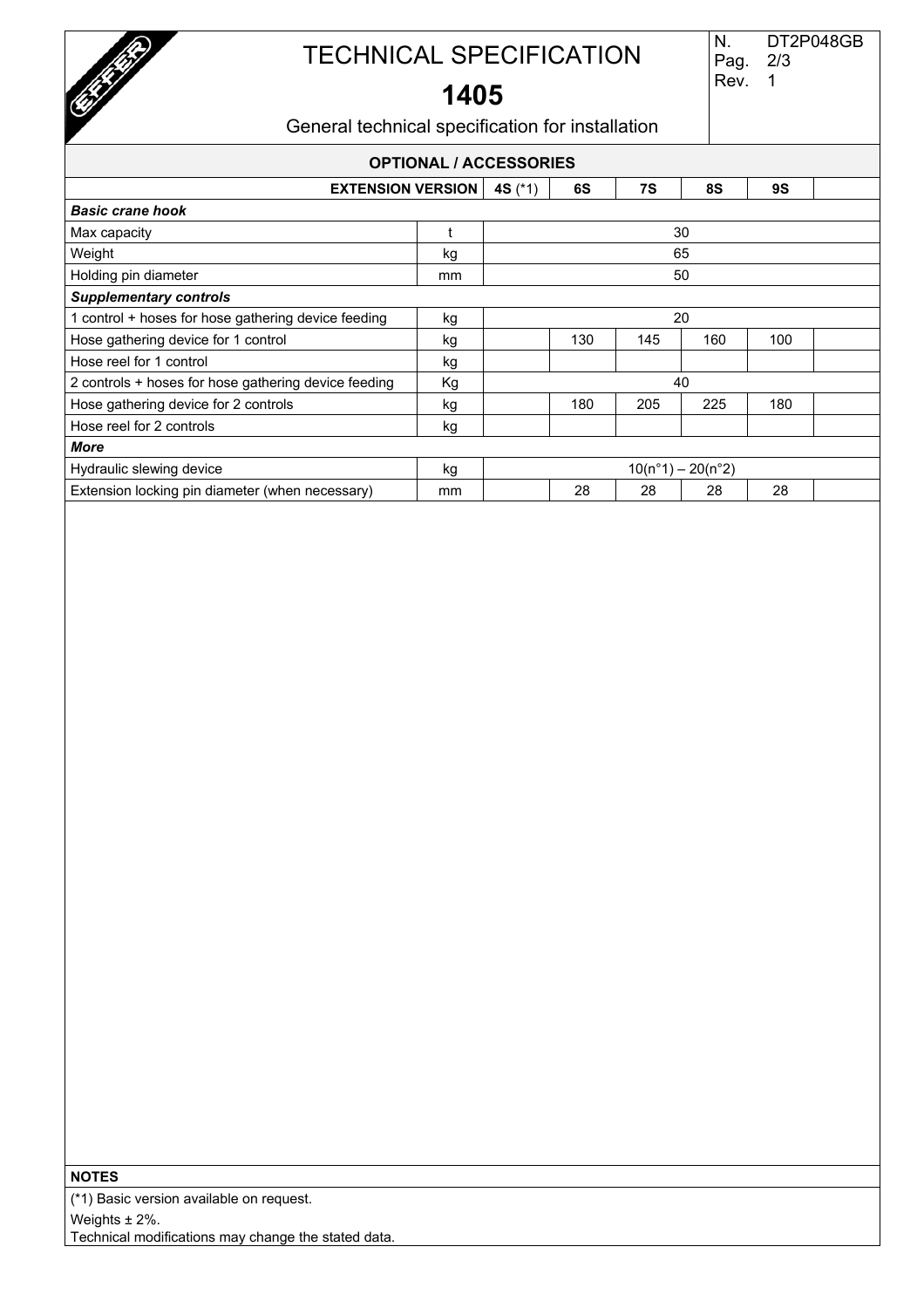

# **1405**

| General technical specification for installation |  |  |
|--------------------------------------------------|--|--|
|--------------------------------------------------|--|--|

| <b>EQUIPMENT</b>                                          |       |                                     |                |                                     |                |                |  |
|-----------------------------------------------------------|-------|-------------------------------------|----------------|-------------------------------------|----------------|----------------|--|
| <b>EXTENSION VERSION</b>                                  |       | 4S (*1)                             | 6S             | 7S                                  | <b>8S</b>      | <b>9S</b>      |  |
| <b>Basic crane extensions</b>                             |       |                                     |                |                                     |                |                |  |
| First manual extension: weight                            | kg    |                                     |                |                                     |                |                |  |
| Second manual extension: weight                           | kg    |                                     |                |                                     |                |                |  |
| Third manual extension: weight                            | kg    |                                     |                |                                     |                |                |  |
| Diameter of extension holding pin                         | mm    |                                     |                |                                     |                |                |  |
| Hook: max. capacity                                       | t     |                                     |                |                                     |                |                |  |
| Hook: weight                                              | kg    |                                     |                |                                     |                |                |  |
| Hook: holding pin diameter                                | mm    |                                     |                |                                     |                |                |  |
| EN 12999 (DIN 15018) classification                       |       |                                     |                | HC1-S1-D5 (H1-B3) (lifting by hook) |                |                |  |
|                                                           |       |                                     |                |                                     |                |                |  |
| Fly-jib, "LIGHT" model                                    | model |                                     |                | <b>JIB140C</b>                      | <b>JIB140C</b> | <b>JIB140C</b> |  |
| 6S Version: weight                                        | kg    |                                     |                | 1250                                | 1100           | 1100           |  |
| First manual extension: weight                            | kg    |                                     |                | 37                                  | 37             | 37             |  |
| Second manual extension: weight                           | kg    |                                     |                | 33                                  | 33             | 33             |  |
| Diameter of knuckle-boom holding pin                      | mm    |                                     |                | 28                                  | 55             | 55/50          |  |
| Diameter of knuckle-boom locked ext. pin (when necessary) | mm    |                                     |                | 20                                  |                |                |  |
| Extension holding pin diameter after fly-jib              | mm    |                                     |                | 22                                  |                |                |  |
| Hook: max. capacity                                       | t     |                                     |                | 8                                   | 8              | 8              |  |
| Hook: weight                                              | kg    |                                     |                | 7                                   | 7              | 7              |  |
| Hook: diameter of the holding pin                         | mm    |                                     |                | 25                                  | 25             | 25             |  |
| EN 12999 (DIN 15018) classification                       |       |                                     |                | HC1-S1-D5 (H1-B3) (lifting by hook) |                |                |  |
| Fly-jib, "HEAVY DUTY" model                               | model |                                     | <b>JIB260D</b> | JIB260D                             | <b>JIB260D</b> | JIB260D        |  |
| 4S Version: weight                                        | kg    |                                     | 1410           | 1410                                | 1260           | 1260           |  |
| First manual extension: weight                            | kg    |                                     |                |                                     |                |                |  |
| Second manual extension: weight                           | kg    |                                     |                |                                     |                |                |  |
| 6S Version: weight                                        | kg    |                                     | 1660           | 1660                                | 1510           | 1510           |  |
| First manual extension: weight                            | kg    |                                     | 57             | 57                                  | 57             | 57             |  |
| Second manual extension: weight                           | kg    |                                     | 38             | 38                                  | 38             | 38             |  |
| Diameter of knuckle-boom holding pin                      | mm    |                                     | 28             | 28                                  | 55             | 55/50          |  |
| Diameter of knuckle-boom locked ext. pin (when necessary) | mm    |                                     |                | 20                                  |                |                |  |
| Extension holding pin diameter after fly-jib              | mm    |                                     |                | 25                                  |                |                |  |
| Hook: max. capacity                                       | t     |                                     | 11.5           | 11.5                                | 11.5           | 11.5           |  |
| Hook: weight                                              | kg    |                                     | 15             | 15                                  | 15             | 15             |  |
| Hook: diameter of the holding pin                         | mm    |                                     | 35             | 35                                  | 35             | 35             |  |
| EN 12999 (DIN 15018) classification                       |       | HC1-S1-D5 (H1-B3) (lifting by hook) |                |                                     |                |                |  |

#### **NOTES**

(\*1) Basic version available on request.

Weights  $\pm$  2%.

The figures for liftable loads and outreaches may be found in the loading diagrams. The outreaches indicated in the diagrams are theoretical and do not consider boom flexing (± 2% horizontally).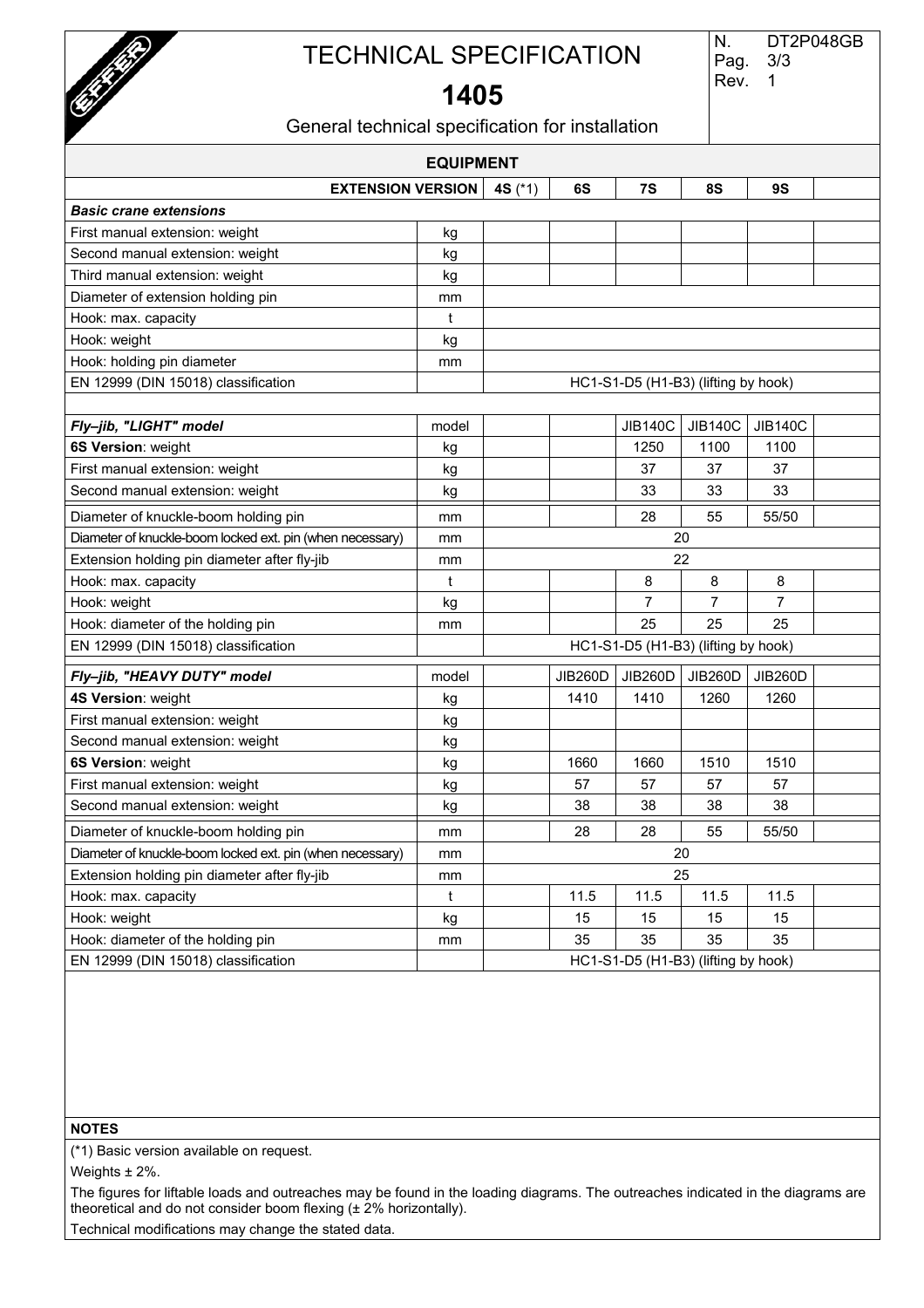

### **1405 Cros-Stab**

| N.   | DT2P047GB               |
|------|-------------------------|
| Pag. | 1/3                     |
| Rev. | 1                       |
| Data | 09.01.13                |
| Date |                         |
|      | Prep. (UTD) T. Ceccardi |
|      |                         |

General technical specification for installation

| <b>BASIC CRANE TECHNICAL SPECIFICATION</b>                                          |         |                                 |       |                                      |             |       |  |  |
|-------------------------------------------------------------------------------------|---------|---------------------------------|-------|--------------------------------------|-------------|-------|--|--|
| <b>EXTENSION VERSION</b>                                                            |         | 4S (*6)<br>7S<br>8S<br>9S<br>6S |       |                                      |             |       |  |  |
| Maximum lifting moment (*1)                                                         | kNm     | 981                             | 948   | 934                                  | 933         | 930   |  |  |
|                                                                                     | kgm     | 100000                          | 96600 | 95190                                | 95135       | 94775 |  |  |
| Maximum lifting angle with first boom                                               |         |                                 |       | $20^{\circ}$                         |             |       |  |  |
| EN 12999 (DIN 15018) classification                                                 |         |                                 |       | HC1-S1-HD5 (H1-B3) (lifting by hook) |             |       |  |  |
| Maximum dynamic moment (*2)                                                         | kNm     | 1258                            | 1268  | 1270                                 | 1270        | 1264  |  |  |
| Slewing moment                                                                      | kNm     |                                 |       |                                      | 100         |       |  |  |
| Max. slope of whole unit with horizontal crane (slewing<br>capacity)                |         |                                 |       |                                      | $5^{\circ}$ |       |  |  |
| Slewing angle                                                                       | std     |                                 |       | Continuous slewing                   |             |       |  |  |
| Stabilizer extension                                                                | mm      |                                 |       |                                      | 8612 / 9508 |       |  |  |
| Reaction on stabilizer (Heel 5°)                                                    | daN     |                                 |       | 28000                                |             |       |  |  |
| Maximum permissible pressure in the cylinder foot                                   | MPa     |                                 |       |                                      | 18          |       |  |  |
| Aerial noise at the control post (*3)                                               | dB(A)   |                                 |       |                                      | < 70        |       |  |  |
| Vibrations at the control post                                                      |         |                                 |       |                                      | $(*4)$      |       |  |  |
| Max moment limiter error (D) [EN12999]                                              |         |                                 |       | $8 + 0.5$ R (max 20%)                |             |       |  |  |
| <b>Hydraulic features</b>                                                           |         |                                 |       |                                      |             |       |  |  |
| Max oil delivery to controlbank                                                     | l/min   |                                 |       | 200                                  |             |       |  |  |
| Max pressure to controlbank                                                         | MPa     |                                 |       |                                      | 37          |       |  |  |
| Min required power                                                                  | kW      |                                 |       |                                      | 124         |       |  |  |
| Oil tank capacity                                                                   | T       |                                 |       |                                      | 350         |       |  |  |
| Electric data                                                                       |         |                                 |       |                                      |             |       |  |  |
| Input voltage (std / optional)                                                      | $\vee$  |                                 |       | 24 / 12 c.c.                         |             |       |  |  |
| Max absorbed current                                                                | A       |                                 |       |                                      | 7.5         |       |  |  |
| <b>WEIGHTS AND BARYCENTRES</b>                                                      |         |                                 |       |                                      |             |       |  |  |
| Weight of standard crane without oil tank                                           | kg (*5) | 10405                           | 11140 | 11490                                | 11790       | 12110 |  |  |
| Tank + oil fill weight (320kg)                                                      | kg (*5) |                                 |       |                                      | 410         |       |  |  |
| Fix and movable part weight                                                         | kg (*5) |                                 |       | See sheet "weights and barycentres"  |             |       |  |  |
| Crane barycentre coordinates, in transport<br>configuration (fixed and moving part) | mm      |                                 |       |                                      |             |       |  |  |
| <b>DIMENSIONS</b>                                                                   |         |                                 |       |                                      |             |       |  |  |
| <b>Overall dimensions</b>                                                           | mm      |                                 |       | See sheet "overall dimensions"       |             |       |  |  |
|                                                                                     |         |                                 |       |                                      |             |       |  |  |

### **NOTES**

(\*1) [EN12999-Annex M] M = (P R)

(\*2) [EN12999-Annex M] Mdyn =  $(\varphi_2 P R + \varphi_1 Gb Xb)$ 

(\*3) It may be >70 dB (A) when the crane is installed; this depends on the noise from the pump and the vehicle engine.

(\*4) Depends on the type of vehicle. (\*5) Weights ± 2%. (\*6) Basic version available on request.

The figures for liftable loads and outreaches may be found in the loading diagrams. The outreaches indicated in the diagrams are theoretical and do not consider boom flexing (± 2% horizontally).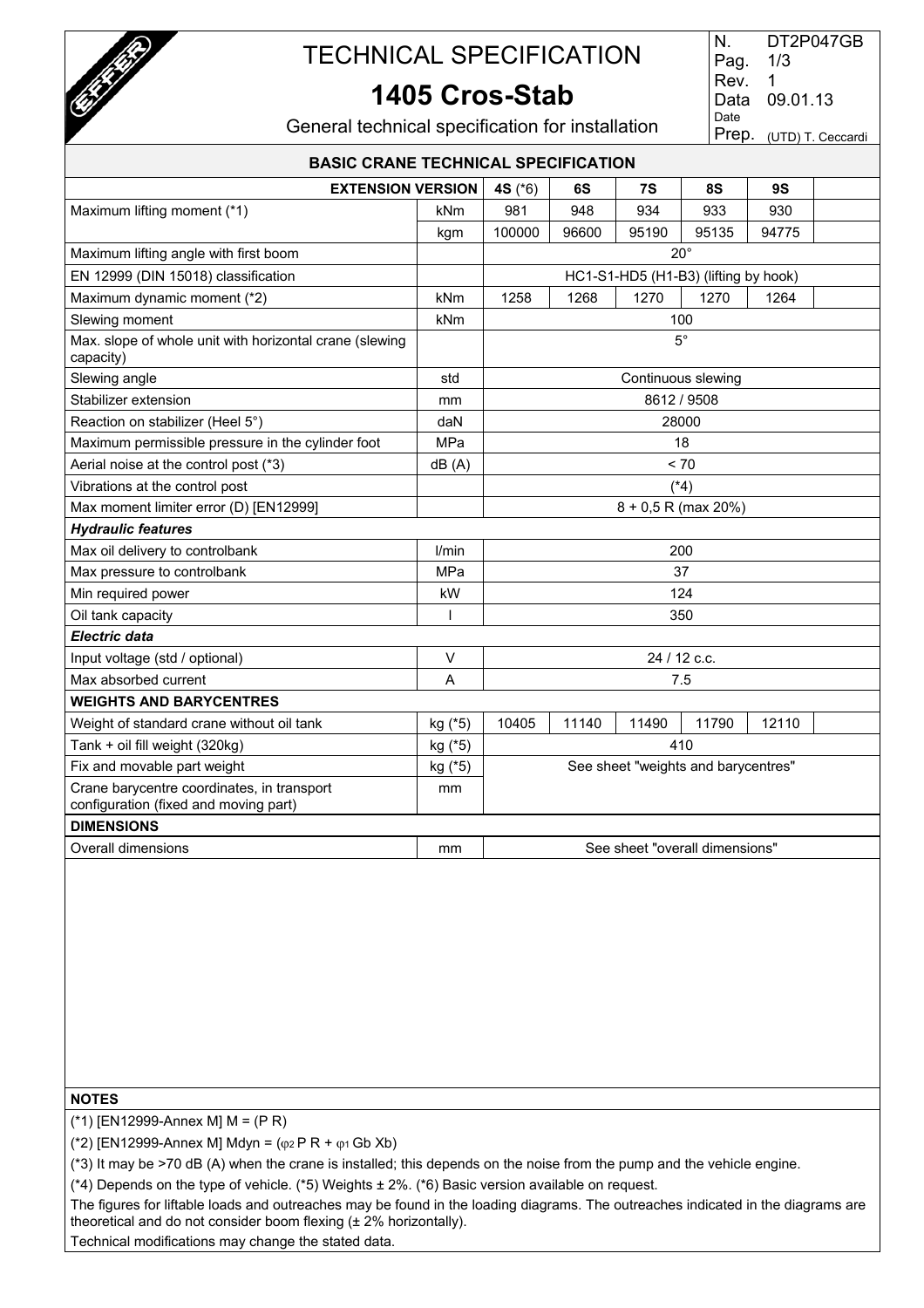

1

Rev.

### **1405 Cros-Stab**

General technical specification for installation

### **OPTIONAL / ACCESSORIES**

| <b>EXTENSION VERSION</b>                             |    | 4S $(^{*}1)$        | 6S  | 7S  | 8S  | <b>9S</b> |  |
|------------------------------------------------------|----|---------------------|-----|-----|-----|-----------|--|
| <b>Basic crane hook</b>                              |    |                     |     |     |     |           |  |
| Max capacity                                         |    |                     |     |     | 30  |           |  |
| Weight                                               | kg | 65                  |     |     |     |           |  |
| Holding pin diameter                                 | mm | 50                  |     |     |     |           |  |
| <b>Supplementary controls</b>                        |    |                     |     |     |     |           |  |
| 1 control + hoses for hose gathering device feeding  | kg | 20                  |     |     |     |           |  |
| Hose gathering device for 1 control                  | kg |                     | 130 | 145 | 160 | 100       |  |
| Hose reel for 1 control                              | kg |                     |     |     |     |           |  |
| 2 controls + hoses for hose gathering device feeding | Кg | 40                  |     |     |     |           |  |
| Hose gathering device for 2 controls                 | kg |                     | 180 | 205 | 225 | 180       |  |
| Hose reel for 2 controls                             | kg |                     |     |     |     |           |  |
| More                                                 |    |                     |     |     |     |           |  |
| Hydraulic slewing device                             | kg | $10(n°1) - 20(n°2)$ |     |     |     |           |  |
| Extension locking pin diameter (when necessary)      | mm |                     | 28  | 28  | 28  | 28        |  |